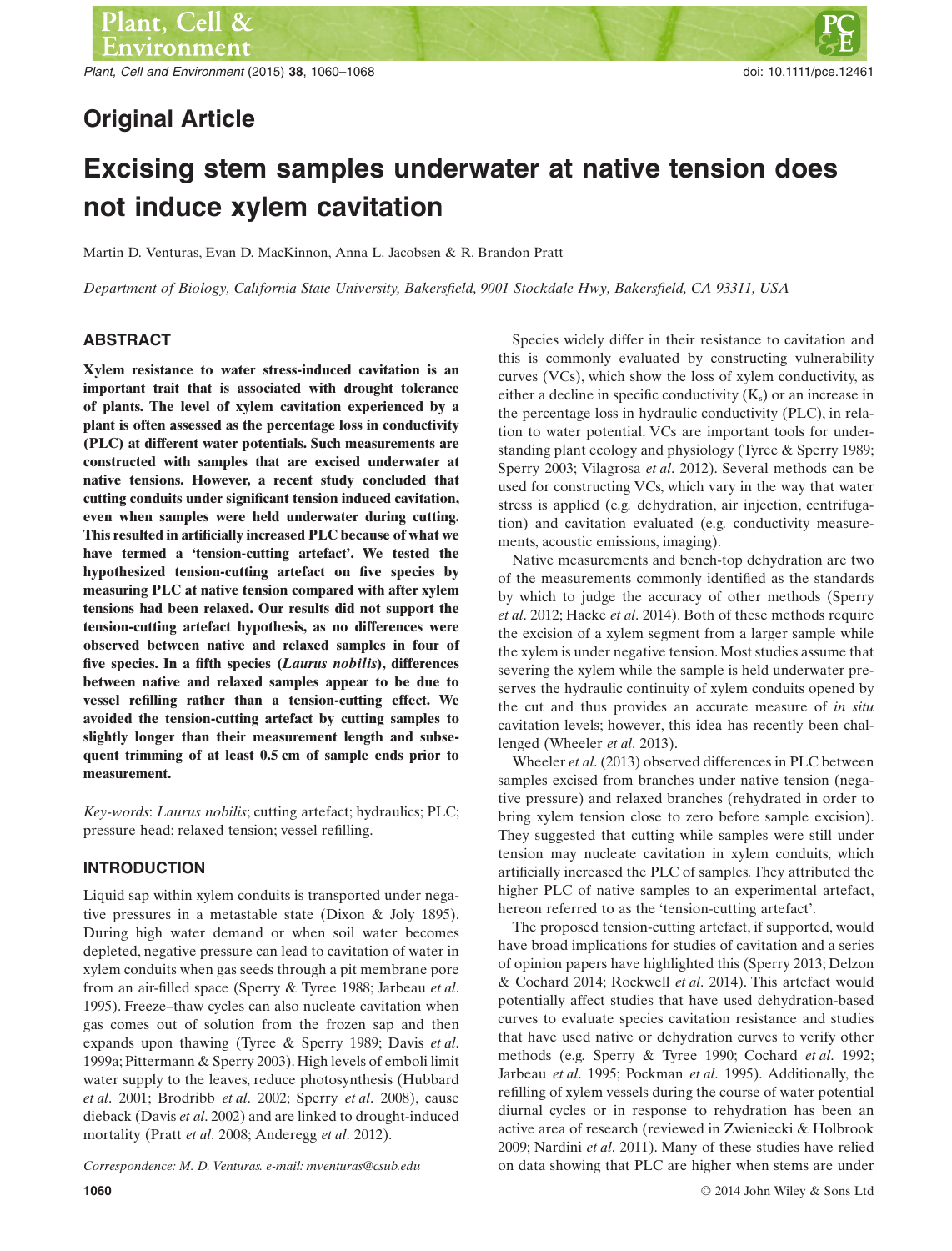more negative pressure and lower under higher pressures as evidence for the existence of refilling (e.g*.* Zwieniecki & Holbrook 1998; Hacke & Sperry 2003; Nardini *et al*. 2008; Zufferey *et al*. 2011; Christman *et al*. 2012). On the basis of the hypothesized tension-cutting artefact, these findings have been questioned (Wheeler *et al*. 2013; Delzon & Cochard 2014; Rockwell *et al*. 2014); however, others have cautioned that this artefact should not be extrapolated to all species and studies (Sperry 2013).

There is an alternative hypothesis to explain differences in PLC when samples are cut under native tension compared with relaxed tension, which is that emboli may reverse because of vessel refilling in relaxed samples.This hypothesis posits that lower PLC in relaxed tension samples is an artefact due to refilling, whereas PLC of samples cut under native tension describes what is happening *in situ* prior to rehydration. Trifilò *et al.* (2014) recently examined this alternative in an experiment performed with olive (*Olea europaea* L.) and bay laurel (*Laurus nobilis* L.). They determined that the lower PLC of relaxed samples was due refilling and that the relaxed sample PLC were therefore not indicative of *in situ* cavitation levels of samples under tension. This 'refilling artefact' could be avoided by measuring native samples excised under native pressure or by girdling or chemically treating stems to inhibit refilling. Thus, in these two species the tension-cutting artefact was not supported. Additionally, another study that tested this artefact on leaf hydraulics in four species did not find support for the tension-cutting artefact (Scoffoni & Sack 2014).

We designed an experiment to further test the tensioncutting artefact in stems. We evaluated the effect of excising samples under native and relaxed tensions on PLC. Under the tension-cutting artefact hypothesis, we predicted that impurities and air dissolved in water could facilitate air bubble nucleation during sample excision, relaxation, or trimming. Therefore, we also tested the effect of performing these operations under normal tap water (TW) or a degassed solution (DS). If the tension-cutting artefact was related to solution-triggered nucleation, using filtered DS should reduce PLC values when samples were cut under tension.We sampled species that have both long and short vessels because, as suggested by Wheeler *et al*. (2013), the tensioncutting artefact was predicted to be greater in long-vesselled species. Finally, we examined the influence of girdling, which would prevent refilling, on PLC changes when samples were measured under native and relaxed tensions.

#### **MATERIAL AND METHODS**

#### **Plant material**

All samples were collected from irrigated plants grown on the campus of California State University, Bakersfield (CSUB), USA (35° 21′ N, 119° 6′ W). The study was performed with one short-vesselled species, red willow (*Salix laevigata* Bebb), and four longer-vesselled species, bay laurel (*L. nobilis*

L.), glossy privet (*Ligustrum lucidum* Aiton), elderberry (*Sambucus nigra* L.) and white ash (*Fraxinus americana* L.).

All five species have vessels with simple perforation plates. Species selection was based on vessel characteristics and sample availability. Furthermore, white ash was studied by Wheeler *et al*. (2013) and bay laurel by Trifilò *et al.* (2014), which allowed for comparisons among studies.

#### **Vessel length measurements**

Maximum vessel length  $(VL_{max})$  of the plants used for this study was determined using air injection (Greenidge 1952). Large branches (2.5–4.0 m) were collected, bagged in plastic, and transported to a laboratory in <1 h. A distal branch with a diameter of 3–7 mm was cut in the lab and a tube was attached to this distal branch. Nitrogen gas was injected at 100 kPa. During injection, the basal end was immersed in a water-filled tray and segments were cut from the basal end until the first bubbles travelling through the xylem were observed. The excised basal segments were 10 cm long when the distance to the distal end was greater than 2 m, 5 cm long when this distance was 2.0–1.5 m, and 1 cm long when the distance was smaller than 1.5 m to the distal end. Vessel length measurements were performed in March-April 2014.

#### **Hydraulic measurements**

Hydraulic conductivity (*K*h) of stems was measured gravimetrically with a conductivity apparatus (Sperry *et al*. 1988).A low pressure head (1.5–2.0 kPa) was used in order to avoid displacing air from embolized vessels. *K*<sup>h</sup> was calculated as the pressure-driven flow, corrected for background flows with no pressure head, divided by the pressure gradient. Background flows can occur as stems take up free water to fill depleted water stores and their correction increases accuracy (Hacke *et al*. 2000; Torres-Ruiz *et al*. 2012). Measurements were performed with a degassed (membrane contactor, Liqui-Cel Minimodule  $1.7 \times 5.5$ , Charlotte, NC, USA) and filtered (0.1  $\mu$ m inline filter, GE Water and Process Technologies, Trevose, PA, USA) 20 mM KCl solution. This differs from Wheeler *et al*. (2013) study, which measured conductivity using a non-degassed solution (J. Wheeler, personal communication, 13 July 2014). The initial  $K<sub>h</sub>$  of stems was measured for each treatment as described later. The stems were then flushed for 1 h at 100 kPa with the 20 mM KCl DS to remove emboli, which has been shown to effectively remove emboli (Hacke *et al*. 2014). Afterwards, maximum conductivity  $(K_{\text{max}})$  was measured. The percentage loss of conductivity (PLC) of each stem was calculated as:

$$
PLC = (1 - Kh/Kmax) \times 100
$$
\n(1)

Stem segments were 1–4 years old and 3–7 mm diameter, and were always matched for diameter and location in the crown for different treatments.

# **Experiment 1: native versus relaxed for a short-vesselled species**

In October 2013, three deeply forked branches 2.5–3.5 m long of one red willow tree were cut in air in the morning and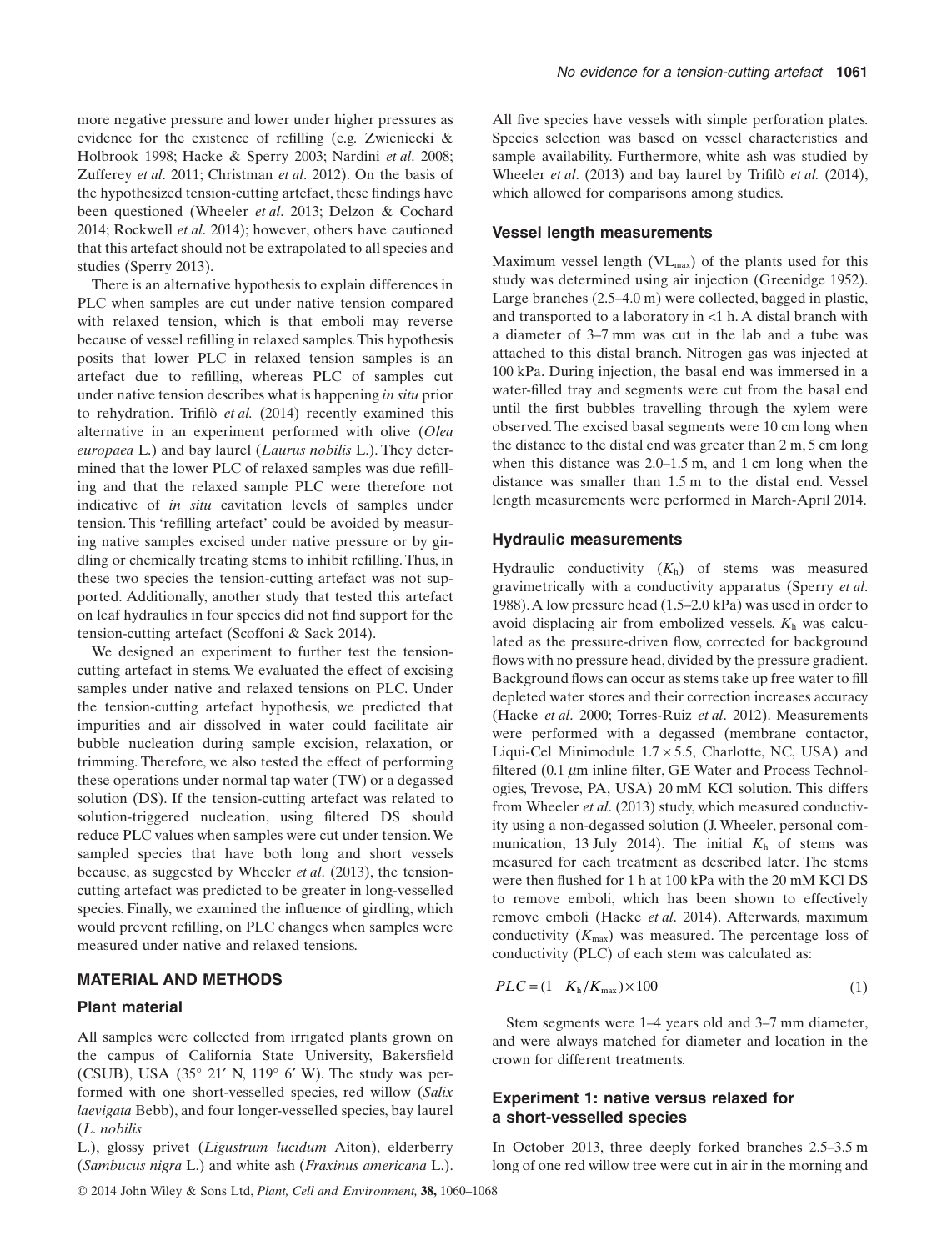immediately transported to a laboratory.We chose to sample large forked branches because it enabled us to induce both of our treatments within this larger branch to minimize variability that occurs between branches (Supporting Information Fig. S1). Nine leaves were covered with small resealable plastic bags for water potential measurements. The branches were triple bagged in large plastic bags and covered with a moist sheet for 3 h, so that the water potential within each branch equilibrated and leaf measures would be indicative of the xylem water potential of stems (*Ψ*x).

Hydraulic conductivity was measured on stem samples exposed to two different treatments: (1) 15–17 cm stem segments were excised with clippers underwater at the branch's native *Ψ*x, shaved-down to 14 cm with fresh razor blades, and *K*<sup>h</sup> determined.We refer to this treatment as 'native' (N).We did not excise exact 14 cm segments and shaved only a few micrometres as Wheeler *et al*. (2013) as we intended to cut samples in the manner that natives are commonly collected; (2) The  $\Psi_x$  was brought to near zero prior to stem segments excision by immersing the cut base underwater and cutting a 10 cm increment from the base underwater every 10–20 s. When these cuts neared the 15–17 cm stem segment to be excised, this process was performed both from the apical and basal end alternatively. This process was completed in 5–10 min.The segments were shaved with a fresh razor blade to 14 cm and  $K<sub>h</sub>$  was measured. We refer to this treatment as 'relaxed' (R). Following  $K<sub>h</sub>$  measurements,  $K<sub>max</sub>$  was measured for all samples and PLC calculated. Within each large branch, first the three native stems were collected from one side of the main fork, and afterwards, three relaxed stems were collected from the other side of the fork (Supporting Information Fig. S1). Native samples were collected within 10 min. The order of collection of the natives was registered, and there was no trend or difference in PLC related to this factor  $(P = 0.334)$ . All stem segments were collected at a distance greater than twice the mean VLmax from where the large branch was cut in air. Using such a long branch should have minimized air entry into the region of the crown containing the branches we targeted for measurements; however, because our native and relaxed treatments were replicated on the same large branches, any errors from air entry should have affected both our native and relaxed treatments, thus not affecting the main comparisons of our study.

Prior to native sample excision, six of the previously covered leaves (three from each side of the main fork) were collected and measured to estimate the native *Ψ*<sup>x</sup> using a pressure chamber (model 2000, PMS Instrument Co.,Albany, OR, USA). To ensure the effectiveness of the relaxed treatment, just before the final stem segment excision the final three covered leaves were collected and their *Ψ* measured as an estimated of the relaxed *Ψ*x.

#### **Experiment 2: TW versus DS in four long-vesselled species**

This experiment was performed on bay laurel, glossy privet, elderberry and white ash in March–April 2014. At midday, large forked branches (2.5–4.0 m) were cut in air and transported to a laboratory. For each branch, eight leaves (four on each side of the main fork) were covered with small resealable plastic bags for *Ψ*<sup>x</sup> determination. The large branches were then triple bagged in large plastic bags, covered with a moist sheet, and left to equilibrate overnight. The following morning, hydraulic measurements were performed with three stems excised under native and three under relaxed tension within each branch, as described earlier. The distance from the base of the cut branch to the base of each of the segments was registered. Within each species, half of the branches were relaxed with TW, and the other half with the filtered and degassed 20 mM KCl solution. The measured stems segments collected from each branch were shaved in the same liquid in which they were relaxed.We refer to these treatments as TW and DS. The DS was used within 1 h from its preparation, but could have contained some gas as it was poured into a tray for the relaxation treatment, but the amount of gas and nucleating particles it contained would likely be lower than TW.

For this experiment, two to four branches were measured per day and six to 10 branches were collected per species. Sample  $\Psi_x$  were estimated by measuring four leaves prior to native excision and four leaves collected after relaxation for each branch. All stem segments were collected at a distance greater than  $1 \times$  the mean  $VL_{max}$  from where the branch was cut in air.The only exception to this was white ash, which had very long vessels, and we could not collect all branches so that they were  $1 \times$  the mean VL<sub>max</sub>. Of 48 samples collected for this species, 25 were collected at 100–150 cm from the basal cut, and the 23 remaining were at a distance >150 cm. To test for how this affected our PLC, we measured the distance between the point of where we cut our large branch to where we sampled our native (N) and relaxed (R) side branches.We included this distance as a covariate in an analysis of covariance model to assess if the distance to an open vessel affected PLC measures. The distance did not significantly affect our measured PLC  $(F_{1, 13.92} = 0.0350, P = 0.8542)$  and this factor was therefore excluded from our final analyses.

# **Experiment 3: tension-cutting versus vessel refilling**

This experiment was performed as a follow-up experiment using only bay laurel in order to test if the PLC differences, which were observed between native and relaxed stems only for this species in experiment 2, were due to a tension-cutting artefact (Wheeler *et al*. 2013) or to vessels refilling during relaxation (Trifilò *et al*. 2014). To test for this we included girdled stems as an additional treatment. 'Novel refilling' is associated with phloem function (Salleo *et al*. 1996; Nardini *et al*. 2011), and girdling should avoid vessel refilling (Trifilò *et al*. 2014).

In April 2014, 15 large branches (3–4 m long) with three main shoots each were selected. One of the shoots (longer than 1 m) was repeatedly girdled along its length (Supporting Information Fig. S2). The bark and phloem were carefully removed from 5-mm wide rings every 10–15 cm, two times above (distal end) and four to six times below (basal end) the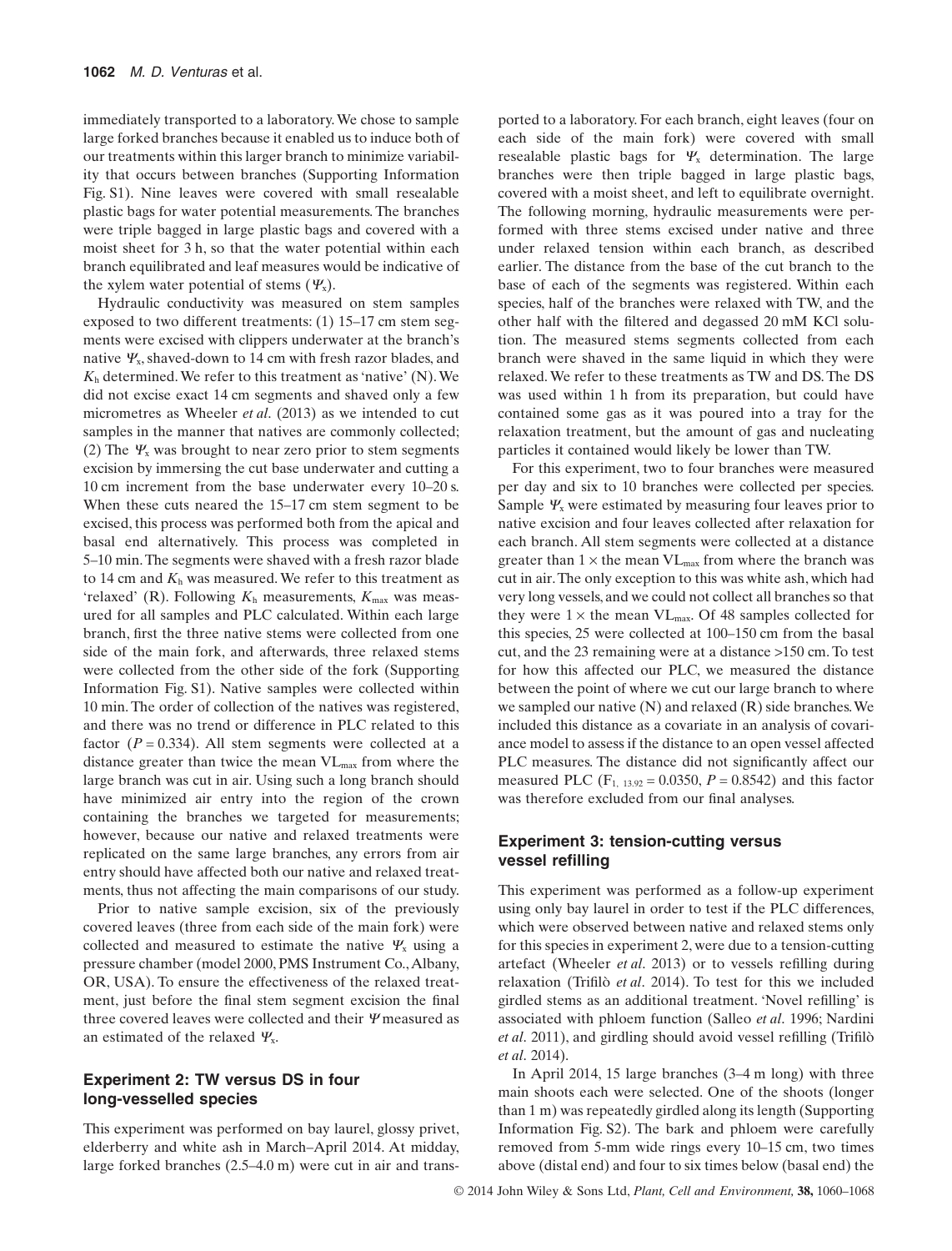stem segment that would later be excised for hydraulic measurements (Trifilò *et al*. 2014). The exposed xylem was immediately covered with a thin layer of grease (High Vacuum Silicon Grease, Dow Corning Corporation, Midland, MI, USA) to avoid stem desiccation. Girdling was performed in the morning (09:00–10:00 h). The branches were cut in air within an hour after being girdled, and transported to a laboratory (two to four branches per day). Three leaves per shoot (i.e. nine leaves per branch) were covered with small resealable plastic bags for later *Ψ*<sup>x</sup> measurements, and the branches were triple bagged in large plastic bags and covered with a moist sheet for 2 h so that they equilibrated.

Three treatments were applied in each branch. First, one stem segment from an intact shoot was excised underwater, following the native treatment previously described. Then the remaining shoots were relaxed in water, as described earlier, in order to bring their xylem tension close to zero before excision. The excised stem from the intact branch was the relaxed treatment (as described earlier), and the stem segment obtained from the relaxed and girdled shoot we referred to as the 'girdled' (G) treatment. All stem segments were collected at a distance greater than 85 cm from where the branch was cut in air, which is greater than the mean VLmax for this species. Bagged leaves for native *Ψ*<sup>x</sup> were collected just before the first stem excision, and leaves from the relaxed and girdled shoots just before the last relaxation cuts. As described earlier,  $K_h$  and  $K_{\text{max}}$  were measured and PLC calculated.

Since the tension of girdled stems was brought close to zero before excision, two possible outcomes were predicted: (1) if girdled PLC equalled native PLC, this would indicate that the lower PLC of relaxed samples was due to refilling; and (2) if girdled PLC equalled relaxed PLC, this would support to the tension-cutting artefact.

# **Experiment 4: native versus positive pressure** relaxation (R<sub>P</sub>)

It is possible that even though we thoroughly relaxed the tension in R treatment stems, any tension could lead to a cutting artefact. To test for this we put stems under positive pressure before cutting the xylem and we compared the PLC of these samples with those from stems cut under native tension.

In April 2014, four large forked glossy privet branches (3–4 m long) were cut in air at midday and immediately transported to the laboratory. Six leaves were covered with small resealable plastic bags for *Ψ*<sup>x</sup> measurements. The branches were triple bagged in very large plastic bags and covered with a humid sheet to equilibrate overnight.The next morning, three stem segments were excised following the native treatment described previously, and their *K*<sup>h</sup> was measured. Then 80 cm (approximately  $1 \times$  the mean  $VL_{max}$ ) were removed from the basal end of the branches by successive 10 cm cuts underwater every 10 s.The base was shaved with a new razor and a reservoir with 20 mM KCl filtered DS was connected to the branch. This reservoir was placed 35 cm above the branch, creating a positive pressure of 3.4 kPa, and

the branch was covered with a dark plastic (Supporting Information Fig. S3). After 15 min, three stem segments (15– 17 cm) were excised underwater while the reservoir was still connected, and then shaved to 14 cm for  $K<sub>h</sub>$  measurement. We refer to this treatment as  $R<sub>P</sub>$ . All stem segments were collected at a distance greater than  $2 \times$  the mean VL<sub>max</sub> from where the branch was initially cut in air. Finally  $K_{\text{max}}$  was measured for all stems and PLC calculated. For *Ψ*<sup>x</sup> measurements three leaves were collected just before the native stems were excised, and the remaining three after the 15 min R<sub>P</sub>.

#### **Statistical analyses**

We sampled large forked branches and subsampled side branches of the large branch to control for inter-branch variation.The PLC data were analysed using linear mixed models by restricted maximum likelihood with JMP 9.0.0 (SAS Institute, Inc., Cary, NC, USA). The treatment factors for experiments 1, 3 and 4 were branch (random) and a fixed treatment factor (N, R, G and/or  $R<sub>P</sub>$ ). The PLC data of experiment 2 were analysed using a linear mixed model with branch (random), the fixed treatments of N and R, a second fixed treatment of DS and TW, and possible interactions (Supporting Information Table S1).Assumptions of parametric models were verified.

# **RESULTS**

The mean VLmax was widely different among the sampled species with the shortest  $VL_{max}$  in red willow (40 cm) and the greatest (154 cm) in white ash (Table 1).

There were no differences in PLC between native and relaxed treatments in any of our sampled species (Fig. 1), except for the bay laurel (discussed later). This is contrary to what would be expected if there were a tension-cutting artefact (Fig. 1a). This result cannot be explained by insufficient relaxation of xylem tensions. The *Ψ*<sup>x</sup> of relaxed branches significantly increased with relaxation in all species of experiments 1 and 2. The  $\Psi_x$  rose approximately 1 MPa in red willow, elderberry and white ash, and 2 MPa in bay laurel and glossy privet. The relaxed *Ψ*<sup>x</sup> was approximately −0.5 MPa for all species except bay laurel, whose relaxed *Ψ*<sup>x</sup> was −0.9 MPa (Fig. 1).We also did not find any difference in PLC between TW and DS treatments, contrary to tension-cutting artefact predictions (Fig. 1).

Although our relaxed samples did not become fully hydrated (0 MPa) for the experiments described earlier, our results cannot be explained by inadequate relaxation because our  $R<sub>P</sub>$  treatment, which was used to eliminate the tension in the xylem for glossy privet, also did not result in significant differences in PLC (Fig. 2). In this treatment, leaves had significantly greater *Ψ*<sup>x</sup> than our R treatment (compare Figs 1d & 2a). Seven relaxed leaves (out of 14) had ≥0 MPa as a *Ψ*<sup>x</sup> and exuded water after excision. In spite of the xylem being under positive pressure, there were no PLC differences between native and  $R<sub>P</sub>$  (Fig. 2b). Therefore, these results are also contrary to the tension-cutting hypothesis for which a higher PLC for native treatment is predicted.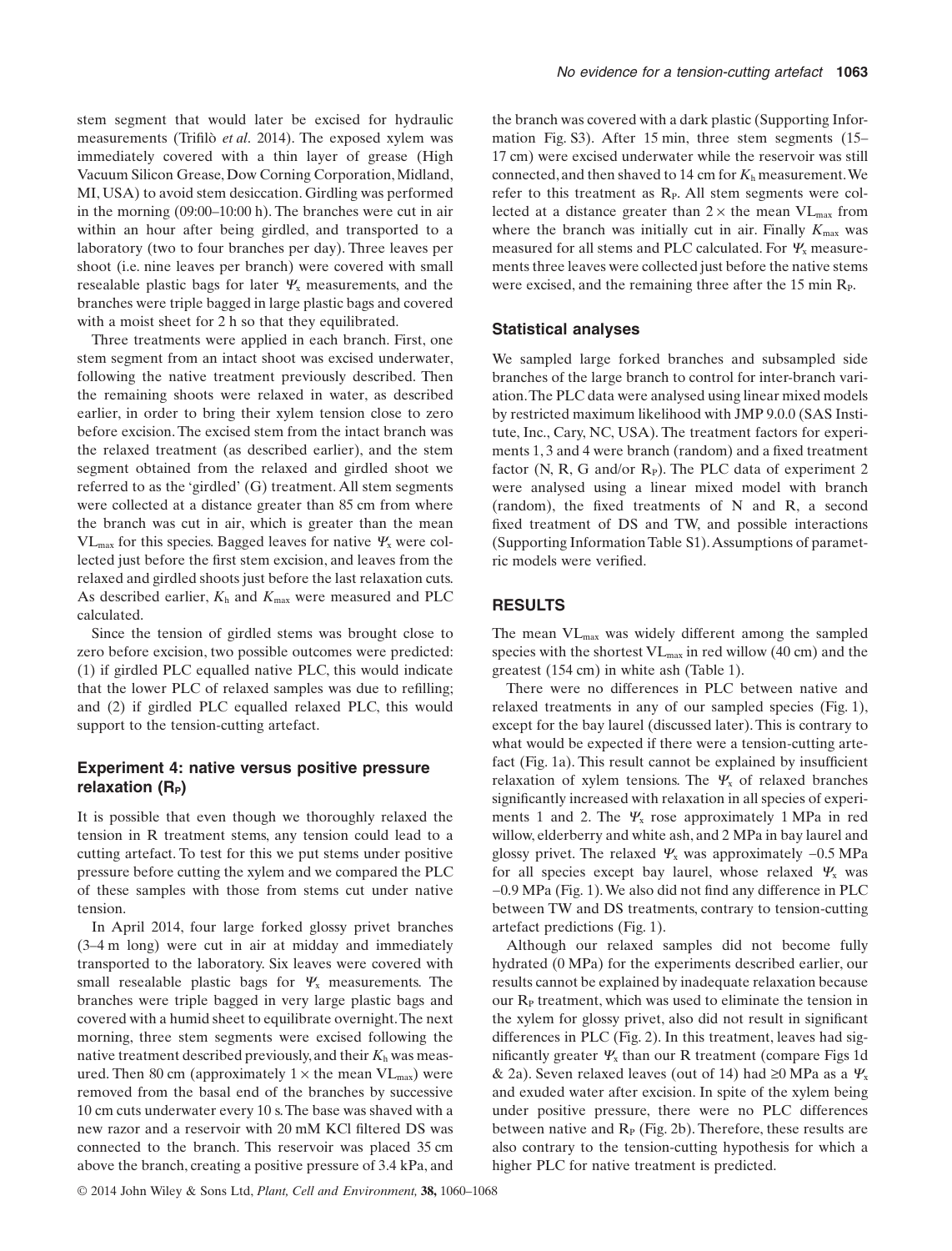| <b>Species</b> | $\boldsymbol{n}$ | Stem diameter (mm) |     |     | Maximum vessel length (cm) |      |       | Table 1. Max<br>collected from |
|----------------|------------------|--------------------|-----|-----|----------------------------|------|-------|--------------------------------|
|                |                  | Mean $\pm$ SE      | Min | Max | $Mean \pm SE$              | Min  | Max   | for percentage<br>measurements |
| Red willow     | 20               | $4.0 \pm 0.1$      | 2.9 | 4.7 | $40.8 \pm 5.3$             | 14.6 | 99.6  |                                |
| Bay laurel     | 16               | $5.0 \pm 0.2$      | 3.7 | 6.9 | $61.2 \pm 3.7$             | 34.9 | 82.0  |                                |
| Glossy privet  | 11               | $4.2 \pm 0.2$      | 3.2 | 5.9 | $77.5 \pm 6.7$             | 51.3 | 124.7 |                                |
| Elderberry     | 17               | $5.3 \pm 0.1$      | 4.3 | 6.4 | $135.8 \pm 14.9$           | 15.4 | 222.0 |                                |
| White ash      | 12               | $5.1 \pm 0.2$      | 4.1 | 6.5 | $153.5 \pm 11.3$           | 91.7 | 215.0 |                                |

**Table 1.** Maximum vessel length of stems collected from the same plants as those used for percentage loss in conductivity (PLC)

Stem diameter (including bark) was measured at the distal end of the branch where it was injected with nitrogen.

SE, standard error.

Bay laurel was the only species that showed a significant difference in PLC for the relaxed and native treatments (Fig. 1c). To test if this difference was due to the tensioncutting artefact or because of refilling, we performed a girdling treatment. Relaxed PLC was significantly lower than both native and girdled PLCs (Fig. 3b). Moreover, native and girdled PLCs did not differ (Fig. 3b). The *Ψ*<sup>x</sup> of native branches was −2.2 MPa, and significantly increased to −0.5 MPa for relaxed and girdled branches (Fig. 3a). The girdled results follow the pattern of the refilling predictions and not tension-cutting artefact predictions.

#### **DISCUSSION**

Our results do not support the existence of a tension-cutting artefact.We found no evidence for tension-cutting artefact in any of the five species that we examined. Our experiment included one species, white ash, which Wheeler *et al*. (2013) reported to display evidence of the tension-cutting artefact; however, we did not find evidence for this artefact in this species.

Of the four species examined in Wheeler *et al*. (2013), they did not observe the tension-cutting artefact in paper birch (*Betula papyrifera* Marsh.) and they hypothesized that this may be due to limited spread of artefact-related emboli because of scalariform perforation plates. They also hypothesized, based on the species in which they observed the artefact, that species with long vessels were more prone to the artefact. In designing our experiments, we intended to test these hypotheses; however, we started our experiments by sampling species that should have been most prone to the artefact, that is, those with long vessels and simple perforation plates. We did not further evaluate short-vesselled species or species with scalariform perforation plates because we did not find evidence for the tension-cutting artefact among long-vesselled species predicted to be most susceptible to this potential artefact.

Some of the results of Wheeler *et al*. (2013) may be explained by the refilling of conduits within their relaxed samples. While we relaxed samples with their cut ends in water for 5–10 min, in most of their experiments Wheeler *et al*. (2013) relaxed them for 30 min or longer and this could have led to refilling. We chose not to relax for this long because we wanted to avoid refilling and our shorter relaxation times were highly effective. It should be noted that Wheeler *et al*. (2013) also tested a 'rapid' (<2 min) relaxation of samples for two species, where they also found a difference between native and relaxed samples. It is possible that the cutting of samples without further trimming (described later) contributed to this difference.

Wheeler *et al*. (2013) argued that cutting large branches retarded phloem function, thus phloem involvement in refilling was unlikely within large collected branches. We only observed refilling in bay laurel, which was significantly mitigated by girdling, suggesting the phloem was involved in the refilling response and that it may occur in large cut branches like those we sampled. It also suggests that this refilling can happen quite rapidly (Trifilò *et al*. 2003). Our results are consistent with those reported by Trifilò *et al.* (2014) who also reported evidence of refilling in bay laurel when stems were not girdled or metabolically blocked with chemicals.

It may be possible that the higher PLC in girdled samples compared with the PLC of relaxed samples was due to cavitation induced by girdling. However, this does not seem the most parsimonious explanation as girdled PLC was not different from native PLC in our study and a previous study (Trifilò *et al*. 2014) and because of two additional experiments conducted by Trifilò *et al.* (2014) on *L. nobilis*. In their study, Trifilò *et al.* (2014) used sodium orthovanadate to chemically retard the refilling process in relaxed stems, which resulted in PLCs not different from stems cut under tension. Moreover, they compared PLCs of girdled and ungirdled stems sampled at native tensions and found that they were not significantly different (see Fig. 2 of Trifilò *et al.* 2014). If girdling was inducing cavitation, then the PLC of girdled samples would have been greater than ungirdled samples when sampled under tension; however, cavitation induced by girdling may be an alternative explanation for our results.

Novel refilling does not occur in all species, thus refilling is an unlikely explanation for all of the differences between relaxed and non-relaxed stems reported by Wheeler *et al*. (2013). Instead, the differences are likely due to sampling methods. Wheeler *et al*. (2013) cut non-relaxed stems to exactly 14 cm and only trimmed off micrometre thin sections from the cut ends with razor blades following initial cuts. By contrast, in our study, we cut native stem segments that were 1–3 cm longer than their eventual measurement length and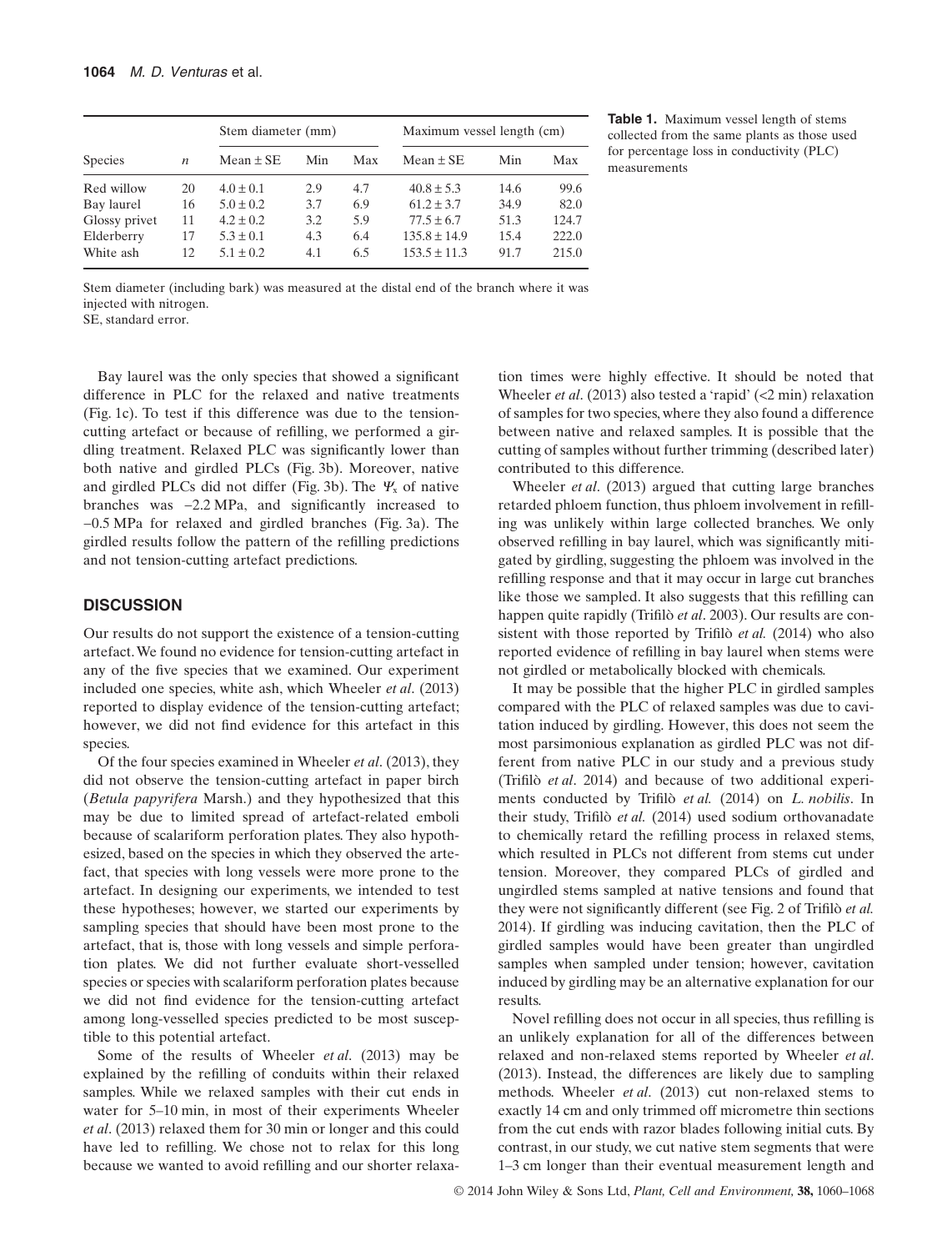

**Figure 1.** Water potential (*Ψ*x) of native (N) and relaxed (R) branches, percentage loss of conductivity (PLC) for samples excised under native (N) or relaxed (R) tension, and PLC of samples excised under tap water (TW) or filtered (0.2  $\mu$ m) degassed 20 mM KCl solution (DS). Predictions for tension-cutting artefact (a) and least square means ± 1 standard error for the five studied species (b, c, d, e, f). Species are arranged from the species with the shortest vessels (b) to the longest (f), and maximum vessel lengths for each species are included in Table 1. Under each species name the number (*n*) of independent replicates (large branches) are reported. The number within each box is the number of subsamples (observations) per treatment. The statistical significance of differences between treatments is reported within each panel (*P*-value).

© 2014 John Wiley & Sons Ltd, *Plant, Cell and Environment,* **38,** 1060–1068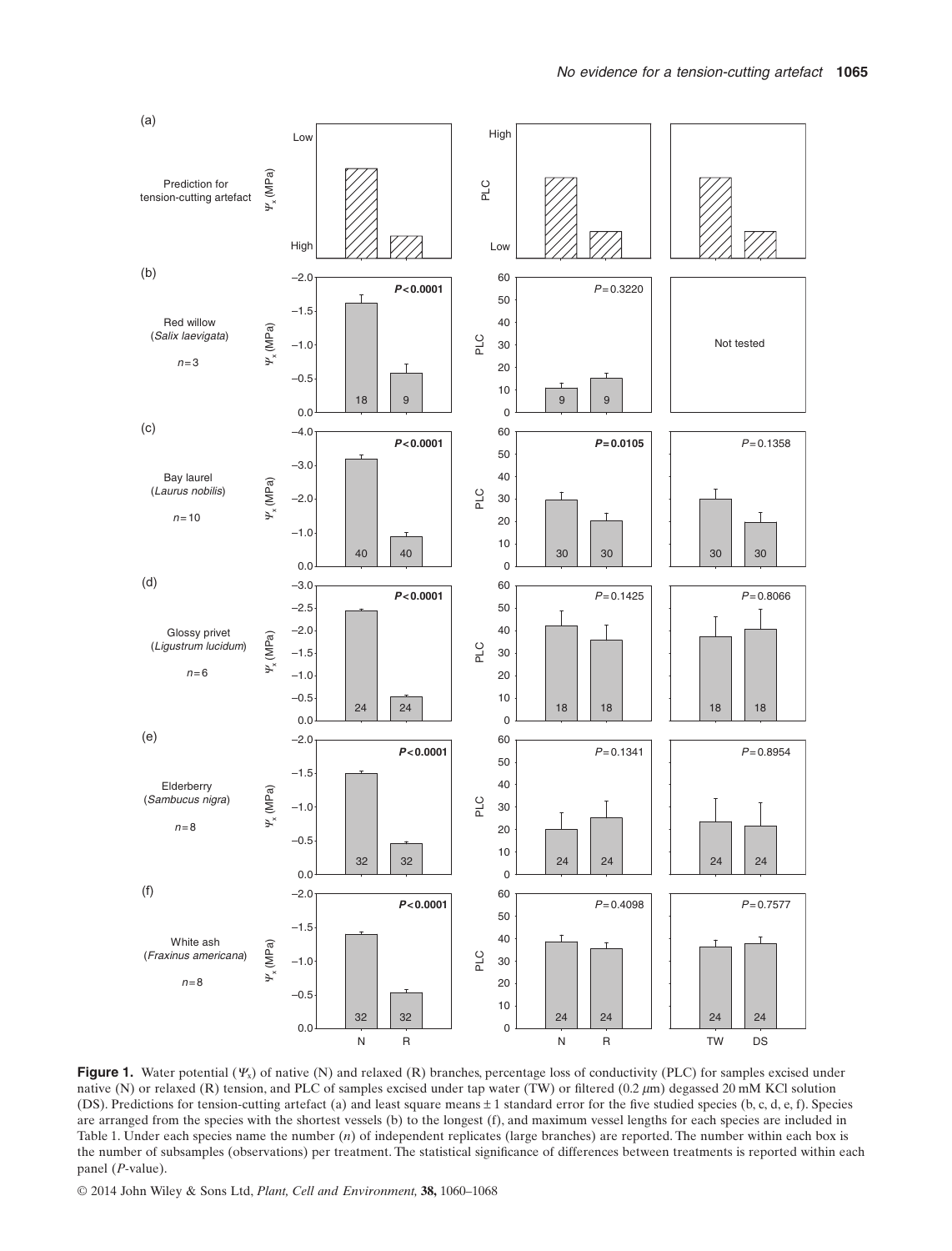

**Figure 2.** Glossy privet (*Ligustrum lucidum*) water potential (*Ψ*x) and percentage loss of conductivity (PLC) for stem samples excised under native tension  $(N)$  and positive pressure  $(R<sub>P</sub>)$ . Least square means  $\pm 1$  standard error and significance of differences between treatments are reported. Results obtained from four independent replicates (large branches) and 12 subsamples (observations) per treatment.



**Figure 3.** Bay laurel (*Laurus nobilis*) water potential (*Ψ*x) and percentage loss of conductivity (PLC) for stem samples excised under native tension (N), after tension being relaxed (R), and after multiple-girdling and relaxation (G). Least square means  $\pm 1$ standard error and significance of differences between treatments are reported. Results obtained from 15 independent replicates (large branches), with 15 subsamples (observations) per treatment level. Bars with the same letters are not significantly different at 95% confidence level (Tukey's honestly significant difference homogeneous groups).

then used fresh razor blades to trim off between 0.5 and 1.5 cm from each stem end after the initial cut prior to conductivity measurements. Excising stems at native tensions underwater could lead to a small volume of non-degassed water and microbubbles being sucked into the stem xylem vessels during the first cut. The amount of water taken in would depend on the tension of the stem and on the volume of discharged capacitance in the tissues fed by the xylem. Larger and greater quantities of microbubbles could travel farther into stems with xylem that has longer vessels and simple perforation plates. As Wheeler *et al*. (2013) only shaved a few micrometres off sample ends, any microbubbles that were taken up during cutting remained and would have led to elevated losses in conductivity, especially for longervesselled species. In cases where tension-cutting effects were not observed, in short-vesselled species and those with scalariform perforation plates, shaving off only micrometres was apparently sufficient to remove blockages. By contrast, in our study, shaving off greater amounts of xylem 0.5–1.5 cm removed the microbubbles and avoided a tension-cutting artefact even in our long-vesselled species.

The tension-cutting artefact described by Wheeler *et al*. (2013) is not likely to have broad implications for previous studies of native embolism as has been suggested in several papers (Wheeler *et al*. 2013; Delzon & Cochard 2014; Rockwell *et al*. 2014). It is more time consuming to cut a stem from a plant underwater to a precise length in the field, which would limit that number of stems that could be sampled for a given time point. Also, we have always been concerned that our initial cut could lead to xylem damage or cavitation as described by Wheeler *et al*. (2013). Because it is more efficient and safer to initially excise an unmeasured longer segment and then to subsequently trim to size underwater, we and colleagues have usually sampled in this manner (e.g. Davis *et al*. 1999b; Ewers *et al*. 2004; Jacobsen *et al*. 2007). Trimming to size, especially with a fresh and sharp razor blade, has the additional advantage of ensuring a clean cut to the xylem. Those studies that have sampled longer branches and subsequently trimmed them to their measurement length would likely have not have been at risk of a tension-cutting artefact.

Another prediction of the hypothesized tension-cutting artefact was that the artefact would be more likely to occur if samples were excised and trimmed in TW, with atmospheric gas concentrations, rather than in a filtered DS (Rockwell *et al*. 2014). The rationale for this was that more nucleation particles or microbubbles that could trigger cavitation are present in TW. However, it is also possible that air on the cutting blade or within the bark, xylem, and pith could be nucleation agents. As many prior studies report excising samples underwater, we specifically tested the effect that this could have on PLC values. Our results show that there are no differences between relaxing, excising and preparing samples in TW or in a DS. Preparing a DS just before sampling is time-consuming, and our results suggest, unnecessary.We did not test if using degassed water eliminates a cutting artefact when samples are cut to their precise size as was done by Wheeler *et al*. (2013).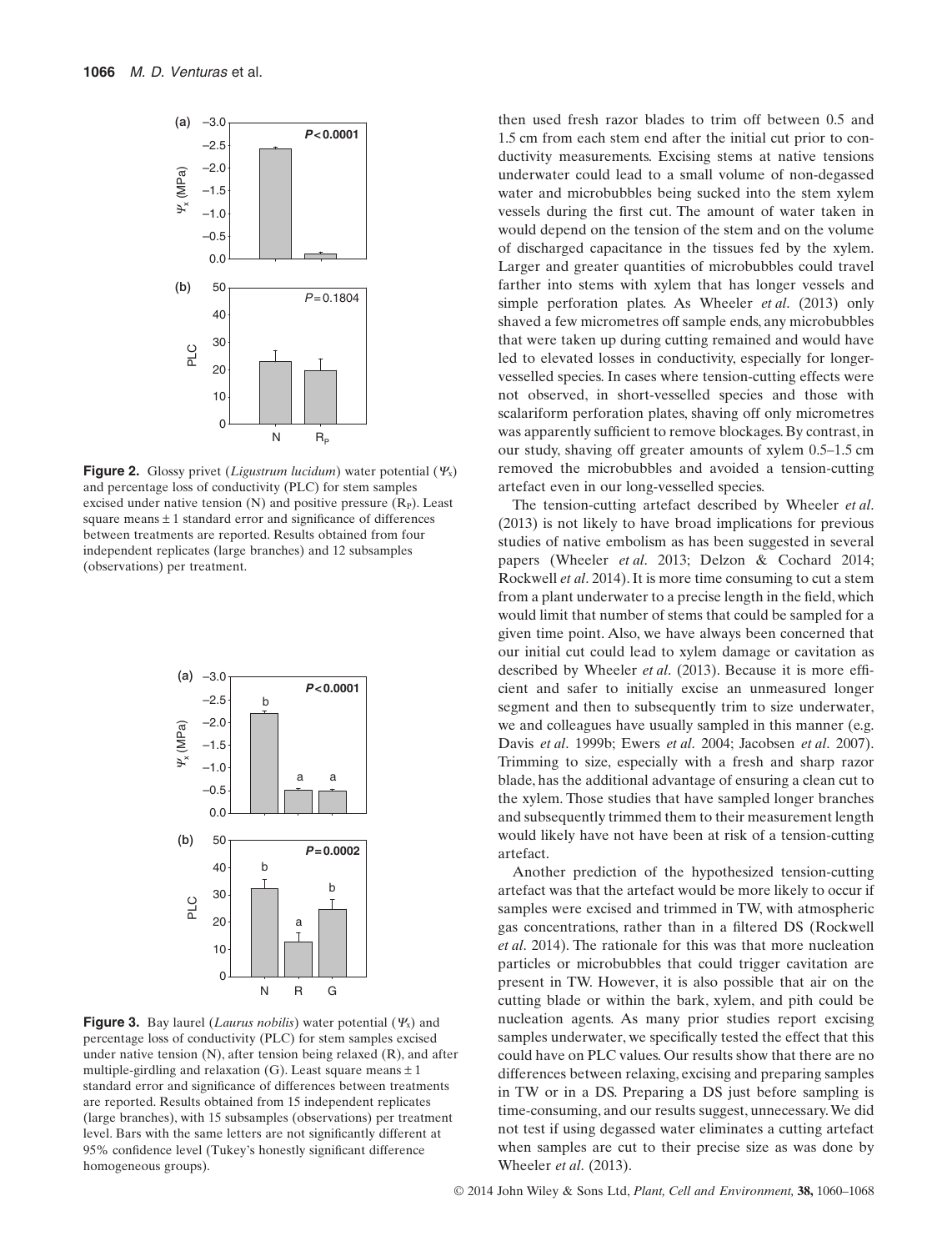In summary, when samples are initially cut slightly longer than the measurement segment length we did not find any evidence supporting the tension-cutting artefact described by Wheeler *et al*. (2013). There appears to be little reason to question the validity of studies that report daily changes in PLC or VCs constructed with samples excised under TW at native tension in this manner. Moreover, we caution that branch relaxation, particularly over longer time periods, may lead to vessel refilling,as shown for bay laurel and olive (Trifilò *et al.* 2014; present study).We recommend that branch relaxation not be used or that it should be used cautiously and steps should be taken, such as shorter relaxation times and stem girdling, to ensure that refilling is not occurring in relaxed samples. Finally, we recommend that segments initially excised for native measurements should be at least 1–3 cm longer than the desired measurement length so that more than 0.5 cm are shaved off each end prior to measurement.

#### **ACKNOWLEDGMENTS**

M.D.V. acknowledges support from the Technical University of Madrid (Legado González Esparcia Grant). M.D.V., E.D.M. and R.B.P. were supported by NSF CAREER Grant (IOS-0845125). A.L.J. was supported by NSF CAREER Grant (IOS-1252232).

#### **REFERENCES**

- Anderegg W.R., Berry J.A., Smith D.D., Sperry J.S., Anderegg L.D. & Field C.B. (2012) The roles of hydraulic and carbon stress in a widespread climateinduced forest die-off. *Proceedings of the National Academy of Sciences of the United States of America* **109,** 233–237.
- Brodribb T.J., Holbrook N.M. & Gutierrez M.V. (2002) Hydraulic and photosynthetic co-ordination in seasonally dry tropical forest trees. *Plant, Cell & Environment* **25,** 1435–1444.
- Christman M.A., Sperry J.S. & Smith D.D. (2012) Rare pits, large vessels and extreme vulnerability to cavitation in a ring-porous tree species. *New Phytologist* **193,** 713–720.
- Cochard H., Cruziat P. & Tyree M.T. (1992) Use of positive pressures to establish vulnerability curves – further support for the air-seeding hypothesis and implications for pressure volume analysis. *Plant Physiology* **100,** 205–209.
- Davis S.D., Sperry J.S. & Hacke U.G. (1999a) The relationship between xylem conduit diameter and cavitation caused by freezing. *American Journal of Botany* **86,** 1367–1372.
- Davis S.D., Ewers F.W., Wood J., Reeves J.J. & Kolb K.J. (1999b) Differential susceptibility to xylem cavitation among three pairs of *Ceanothus* species in the Transverse Mountain Ranges of southern California. *Ecoscience* **6,** 180– 186.
- Davis S.D., Ewers F.W., Sperry J.S., Portwood K.A., Crocker M.C. & Adams G.C. (2002) Shoot dieback during prolonged drought in *Ceanothus* (Rhamnaceae) chaparral of California: a possible case of hydraulic failure. *American Journal of Botany* **89,** 820–828.
- Delzon S. & Cochard H. (2014) Recent advances in tree hydraulics highlight the ecological significance of the hydraulic safety margin. *New Phytologist* **203,** 355–358.
- Dixon H.H. & Joly J. (1895) On the ascent of sap. *Philosophical Transactions of the Royal Society of London B* **186,** 563–576.
- Ewers F.W., Lopez-Portillo J., Angeles G. & Fisher J.B. (2004) Hydraulic conductivity and embolism in the mangrove tree *Laguncularia racemosa*. *Tree Physiology* **24,** 1057–1062.
- Greenidge K.N.H. (1952) An approach to the study of vessel length in hardwood species. *American Journal of Botany* **39,** 570–574.
- 
- Hacke U.G. & Sperry J.S. (2003) Limits to xylem refilling under negative
	- pressure in *Laurus nobilis* and *Acer negundo*. *Plant, Cell & Environment* **26,** 303–311.
- Hacke U.G., Sperry J.S. & Pittermann J. (2000) Drought experience and cavitation resistance in six shrubs from the Great Basin, Utah. *Basic and Applied Ecology* **1,** 31–41.
- Hacke U.G., Venturas M.D., MacKinnon E.D., Jacobsen A.L., Sperry J.S. & Pratt R.B. (2014) The standard centrifuge method accurately measures vulnerability curves of long-vesselled olive stems. *New Phytologist*, doi: 10.1111/ nph.13017.
- Hubbard R.M., Ryan M.G., Stiller V. & Sperry J.S. (2001) Stomatal conductance and photosynthesis vary linearly with plant hydraulic conductance in ponderosa pine. *Plant, Cell & Environment* **24,** 113–121.
- Jacobsen A.L., Pratt R.B., Ewers F.W. & Davis S.D. (2007) Cavitation resistance among 26 chaparral species of southern California. *Ecological Monographs* **77,** 99–115.
- Jarbeau J.A., Ewers F.W. & Davis S.D. (1995) The mechanism of water-stressinduced embolism in two species of chaparral shrubs. *Plant, Cell & Environment* **18,** 189–196.
- Nardini A., Ramani M., Gortan E. & Salleo S. (2008) Vein recovery from embolism occurs under negative pressure in leaves of sunflower (*Helianthus annuus*). *Physiologia Plantarum* **133,** 755–764.
- Nardini A., Lo Gullo M.A. & Salleo S. (2011) Refilling embolized xylem conduits: is it a matter of phloem unloading? *Plant Science* **180,** 604–611.
- Pittermann J. & Sperry J. (2003) Tracheid diameter is the key trait determining the extent of freezing-induced embolism in conifers. *Tree Physiology* **23,** 907–914.
- Pockman W.T., Sperry J.S. & O'Leary J.W. (1995) Sustained and significant negative water pressure in xylem. *Nature* **378,** 715–716.
- Pratt R.B., Jacobsen A.L., Mohla R., Ewers F.W. & Davis S.D. (2008) Linkage between water stress tolerance and life history type in seedlings of nine chaparral species (Rhamnaceae). *Journal of Ecology* **96,** 1252–1265.
- Rockwell F.E., Wheeler J.K. & Holbrook N.M. (2014) Cavitation and its discontents: opportunities for resolving current controversies. *Plant Physiology* **164,** 1649–1660.
- Salleo S., Lo Gullo M.A., De Paoli D. & Zippo M. (1996) Xylem recovery from cavitation-induced embolism in young plants of *Laurus nobilis*: a possible mechanism. *New Phytologist* **132,** 47–56.
- Scoffoni C. & Sack L. (2014) Are leaves 'freewheelin'? Testing for a Wheelertype effect in leaf xylem hydraulic decline. *Plant, Cell & Environment*, doi: 10.1111/pce.12413.
- Sperry J.S. (2003) Evolution of water transport and xylem structure. *International Journal of Plant Sciences* **164**(S3), S115–S127.
- Sperry J.S. (2013) Cutting-edge research or cutting-edge artefact? An overdue control experiment complicates the xylem refilling story. *Plant, Cell & Environment* **11,** 35–40.
- Sperry J.S. & Tyree M.T. (1988) Mechanism of water stress-induced xylem embolism. *Plant Physiology* **88,** 581–587.
- Sperry J.S. & Tyree M.T. (1990) Water-stress-induced xylem embolism in three species of conifers. *Plant, Cell & Environment* **13,** 427–436.
- Sperry J.S., Donnelly J.R. & Tyree M.T. (1988) A method for measuring hydraulic conductivity and embolism in xylem. *Plant, Cell & Environment* **11,** 35–40.
- Sperry J.S., Meinzer F.C. & McCulloh K.A. (2008) Safety and efficiency conflicts in hydraulic architecture: scaling from tissues to trees. *Plant, Cell & Environment* **31,** 632–645.
- Sperry J.S., Christman M.A., Torres-Ruiz J.M., Taneda H. & Smith D.D. (2012) Vulnerability curves by centrifugation: is there an open vessel artefact, and are 'r' shaped curves necessarily invalid? *Plant, Cell & Environment* **35,** 601–610.
- Torres-Ruiz J.M., Sperry J.S. & Fernández J.E. (2012) Improving xylem hydraulic conductivity measurements by correcting the error caused by passive water uptake. *Physiologia Plantarum* **146,** 129–135.
- Trifilò P., Gascó A., Raimondo F., Nardini A. & Salleo S. (2003) Kinetics of recovery of leaf hydraulic conductance and vein functionality from cavitation-induced embolism in sunflower. *Journal of Experimental Botany* **54,** 2323–2330.
- Trifilò P., Raimondo F., Lo Gullo M.A., Barbera P.M., Salleo S. & Nardini A. (2014) Relax and refill: xylem rehydration prior to hydraulic measurements favours embolism repair in stems and generates artificially low PLC values. *Plant, Cell & Environment* **37,** 2491–2499.
- Tyree M.T. & Sperry J.S. (1989) Vulnerability of xylem to cavitation and embolism. *Annual Review of Plant Biology* **40,** 19–36.
- Vilagrosa A., Chirino E., Peguero-Pina J.J., Barigah T.S., Cochard H. & Gil-Pelegrin E. (2012) Xylem cavitation and embolism in plants living in water-limited ecosystems. In *Plant Responses to Drought Stress* (ed. R. Aroca), pp. 63–109. Springer, Berlin, Heidelberg.